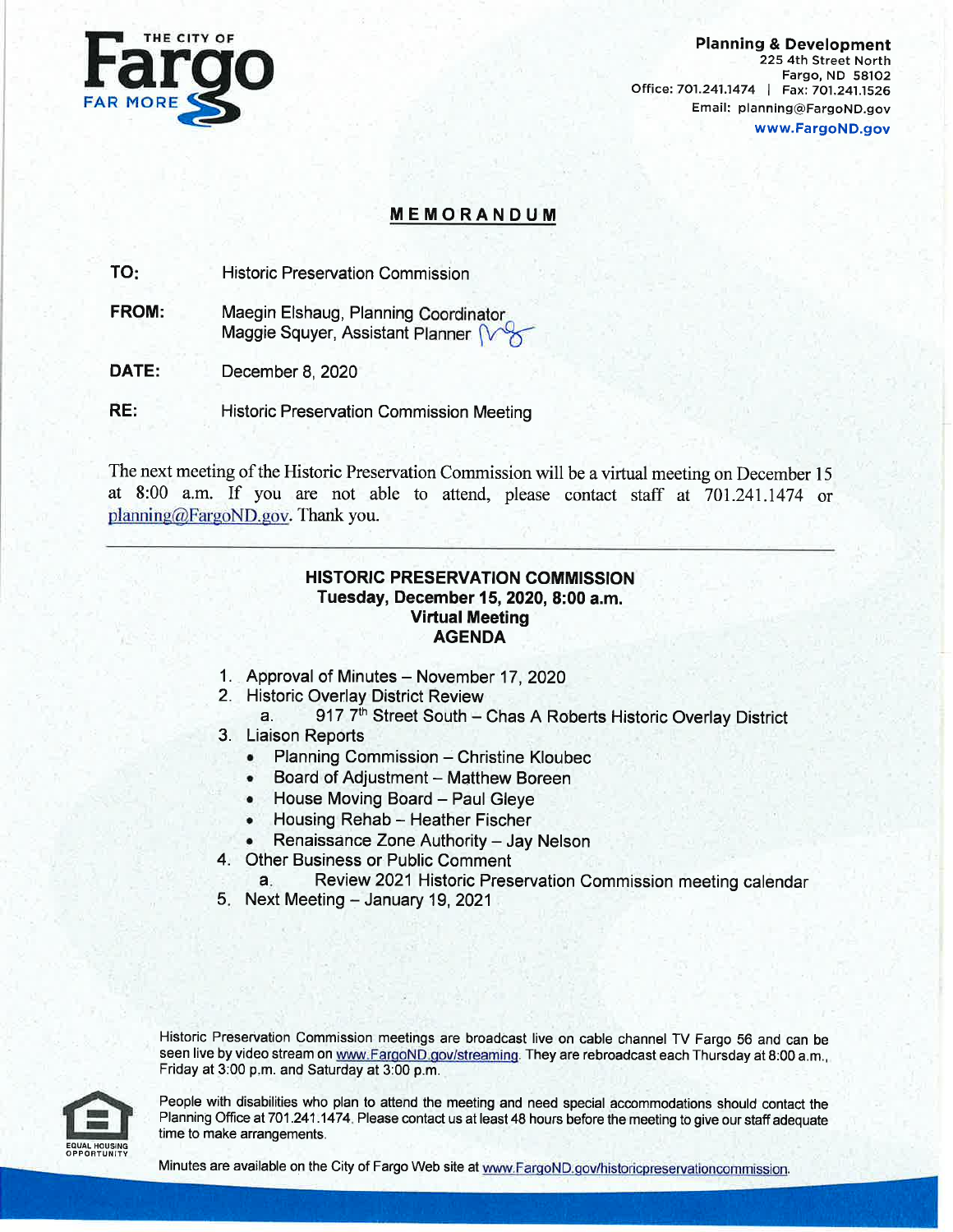#### **BOARD OF HISTORIC PRESERVATION COMMISSIONERS MINUTES**

#### **Regular Meeting: Tuesday, November 17, 2020**

The Regular Meeting of the Board of Historic Preservation Commissioners of the City of Fargo, North Dakota, was held virtually in the Commission Chambers at City Hall at 8:00 a.m., Tuesday, November 17, 2020.

The Historic Preservation Commissioners present or absent were as follows:

Present: Heather Fischer, Matthew Boreen, Paul Gleye, Jay Nelson

Absent: Christine Kloubec, Mike Dawson, Nathan Larson

Chair Fischer called the meeting to order and welcomed Members to the meeting.

#### **Item 1: Minutes: Regular Meeting of October 20, 2020**

Member Gleye moved the minutes of the October 20, 2020 Historic Preservation Commission meeting be approved. Second by Member Nelson. All Members present voted aye and the motion was declared carried.

#### **Item 2: Oak Grove Neighborhood Historic Overlay District: APPROVED**

Planning Coordinator Maegin Elshaug presented the application to initiate a Historic Overlay District in the Oak Grove Neighborhood. She reviewed the packet information and noted staff received seven inquiries, and one letter in opposition that is included in the packet. Ms. Elshaug stated upon Board approval, this item will be presented before the Planning Commission for their recommendation, and to the City Commission for the final decision.

Discussion began regarding how future applicants seeking a building permit are informed about the proposed development standards and exemption information, staffs process for follow-up on approved projects; enforcement of noncompliance violations; and the concerns stated in the letter in opposition.

Ms. Elshaug explained the existing processes that are in place, and will follow-up with the Board after reviewing these processes with the departments and staff involved.

Applicant Carol Pearson addressed the concerns stated in the letter in opposition. Ms. Pearson also acknowledged the other individuals who were part of the survey process and development of the proposal.

Member Gleye addressed the letter in opposition, shared his definition of what a neighborhood is, and highlighted the role the Historic Preservation Commission provides in maintaining the standards outlined for each approved historic overlay district.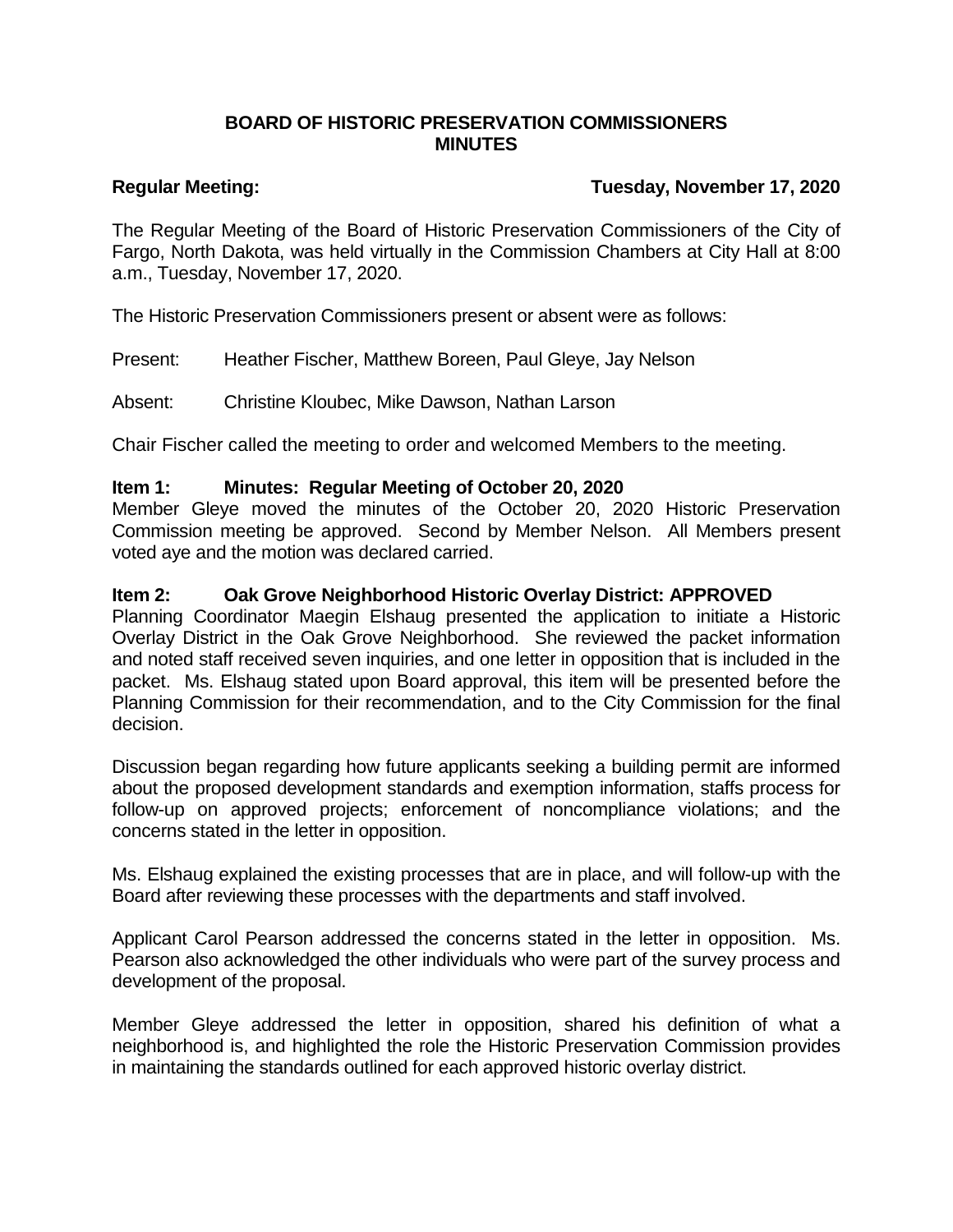Member Gleye moved to recommend approval of the proposed Oak Grove Neighborhood Historic Overlay District as presented. Second by Member Nelson. All Members present voted aye and the motion was declared carried.

### **Item 3: Liaison Reports**

No reports were provided at this time.

#### **Item 4: Other Business or Public Comment**

No other business or public comments were discussed.

#### **Item 5: Next Meeting – December 15, 2020**

The time at adjournment was 8:22 a.m.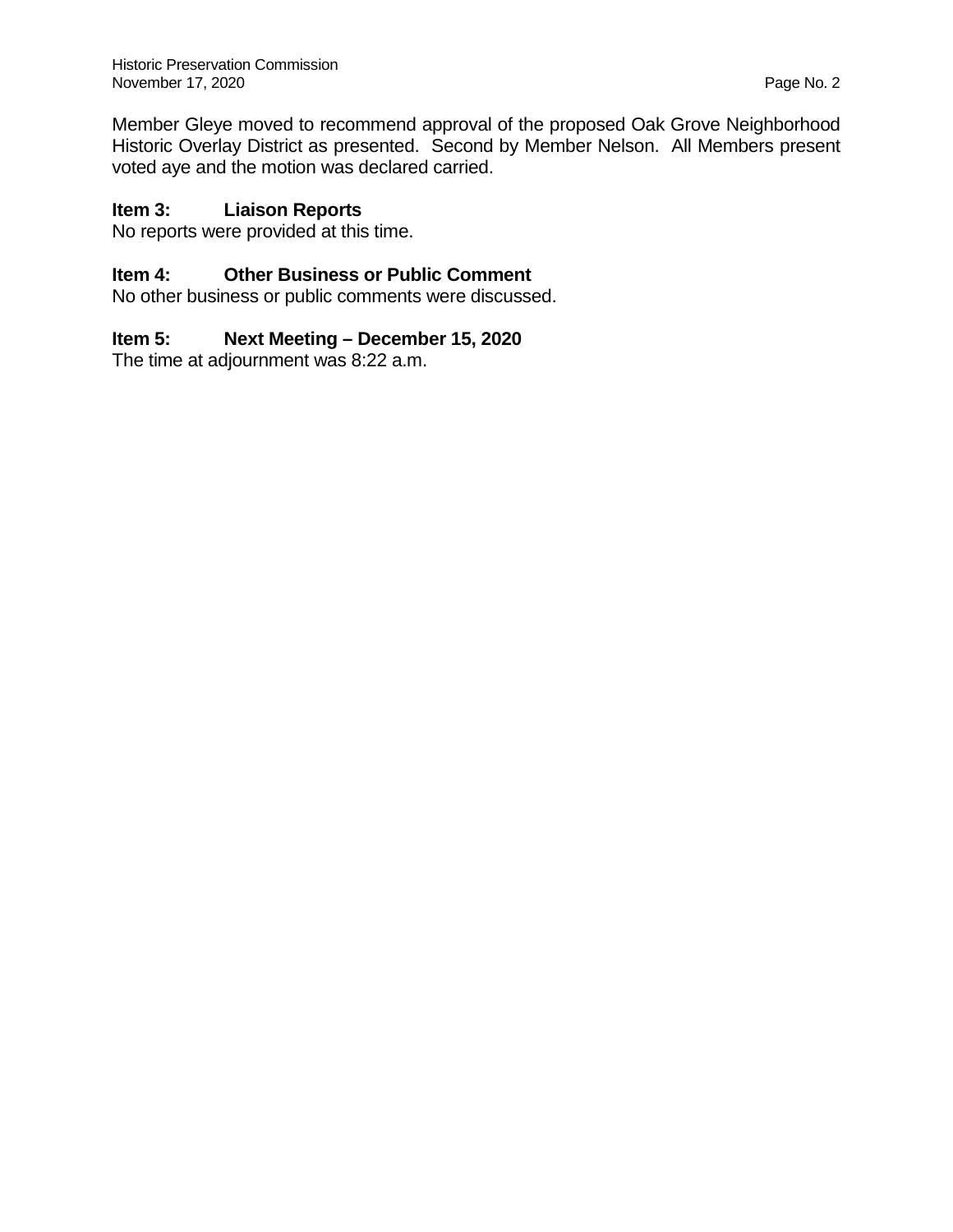

### APPLICATION FOR CERTIFICATE OF APPROPRIATENESS

No building permits for new construction or for alterations to the exterior of existing structures shall be issued for property within a Historic Overlay district until a Certificate of Appropriateness has been reviewed and approved in accordance with the procedures with Section 20-0912. A Certificate of Appropriateness may be reviewed and issued by The Historic Preservation Commission and or City Staff, depending on the type of project and the Historic Overlay district.

The Historic Preservation Commission meets monthly at 8:00 am on the third Tuesday of the month, in the City Commission Room, City Hall, 225 4th Street North. Applicants must be present at the meeting. More information on design standards is available at: www.FargoND.gov/historicpreservation.

The following must accompany this application:

- a. Photos of the existing site
- Plans of the proposed project b.
- c. Building materials
- d. Site plan if applicable

| <b>Property Owner Information</b> | Contact Person Information (if different than owner) |
|-----------------------------------|------------------------------------------------------|
| Name (printed):<br>$A\omega$ nus  | Name (printed):                                      |
| Name (printed):<br>$H$ puller     | Address:                                             |
| Address:                          |                                                      |
|                                   |                                                      |

| <b>Parcel Information</b>                                          |
|--------------------------------------------------------------------|
|                                                                    |
| Historic overlay district of subject property:<br>Hawthorne        |
|                                                                    |
| Address:                                                           |
|                                                                    |
|                                                                    |
| Legal Description (attach separate sheet if more space is needed): |
|                                                                    |
|                                                                    |

| Check each of the following which applies to your project                                                                                                 |                                                                                                                                         |  |  |
|-----------------------------------------------------------------------------------------------------------------------------------------------------------|-----------------------------------------------------------------------------------------------------------------------------------------|--|--|
| <b>X</b> Exterior remodel<br>Window replacement<br>New dormer<br>New/replacement chimney<br>Skylight<br>Overhead garage door replacement<br>$\Box$ Other: | $\Box$ New garage<br>$\Box$ New accessory structure (not garage)<br>New porch<br>$\Box$ Front yard paving<br>Demolition<br>New addition |  |  |
|                                                                                                                                                           |                                                                                                                                         |  |  |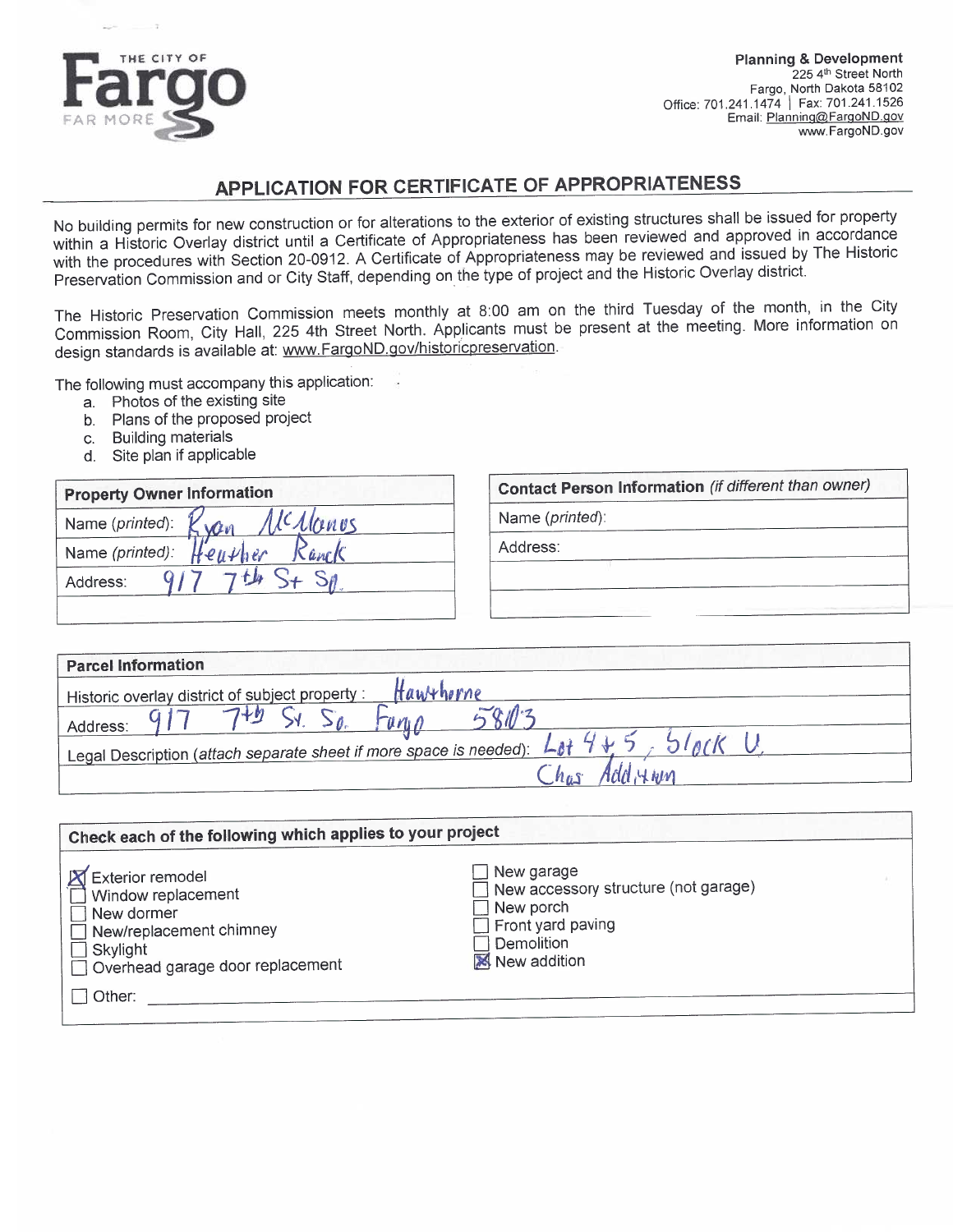|           | Over nong<br>Match |      |  |  |
|-----------|--------------------|------|--|--|
| USL       |                    | Aver |  |  |
| $O$ $VeV$ |                    |      |  |  |
|           |                    |      |  |  |

| $Pi$ open and $Pi$ or $Pi$            |       |  |
|---------------------------------------|-------|--|
| $M$ <i>ILW2</i><br>Owner (Signature): | Date: |  |
|                                       |       |  |
| Representative (Signature):           | Date: |  |
|                                       |       |  |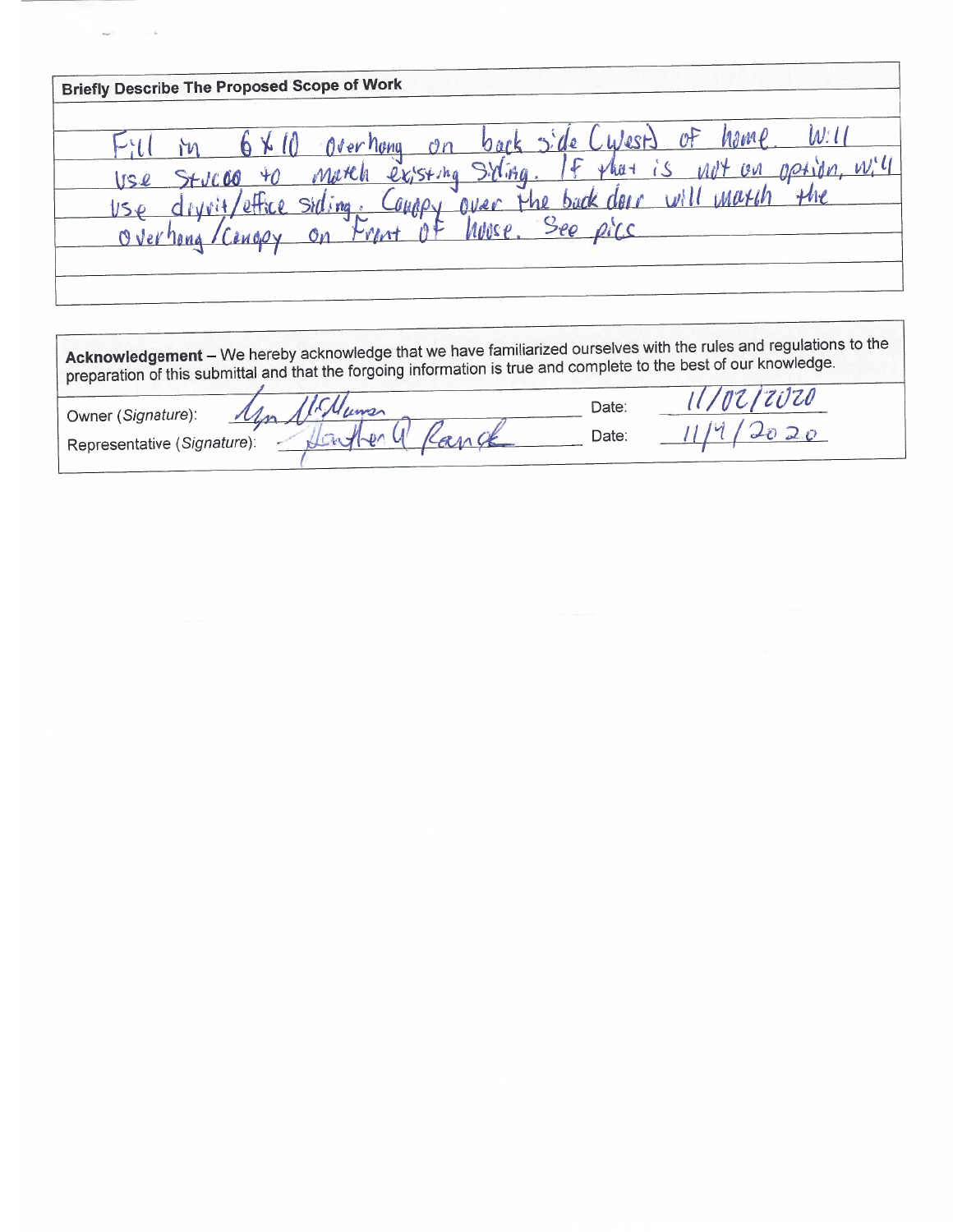Checked by Checker | Scale 1/8" = 1'-0" Project number Date Drawn by

11/30/2020 12:07:33 PM 11/30/2020 12:07:33 PM





S.1

# PLANS, ELEVATIONS, PICS

Project Number Author Checker

ATTACH PICTURE HERE

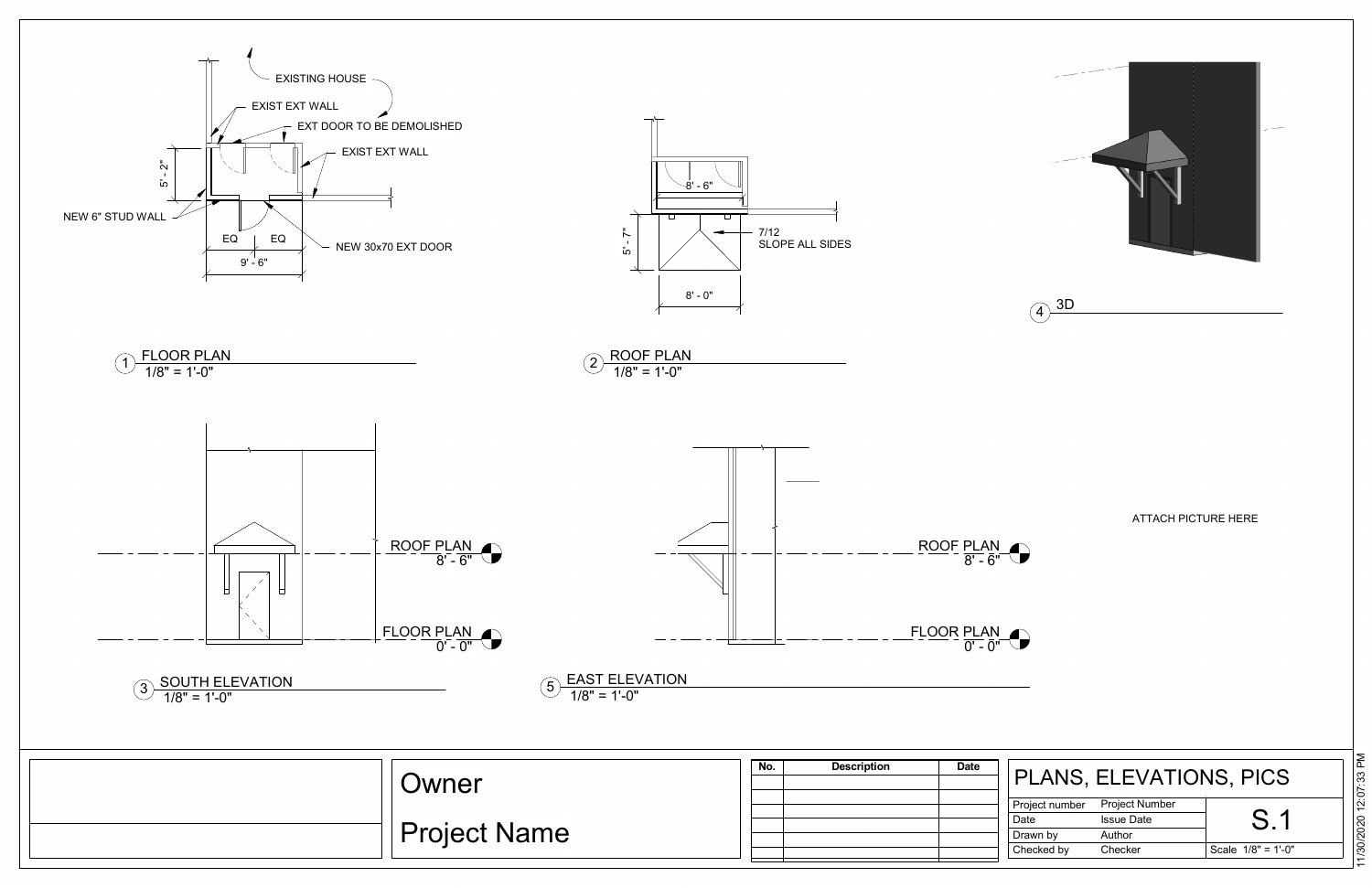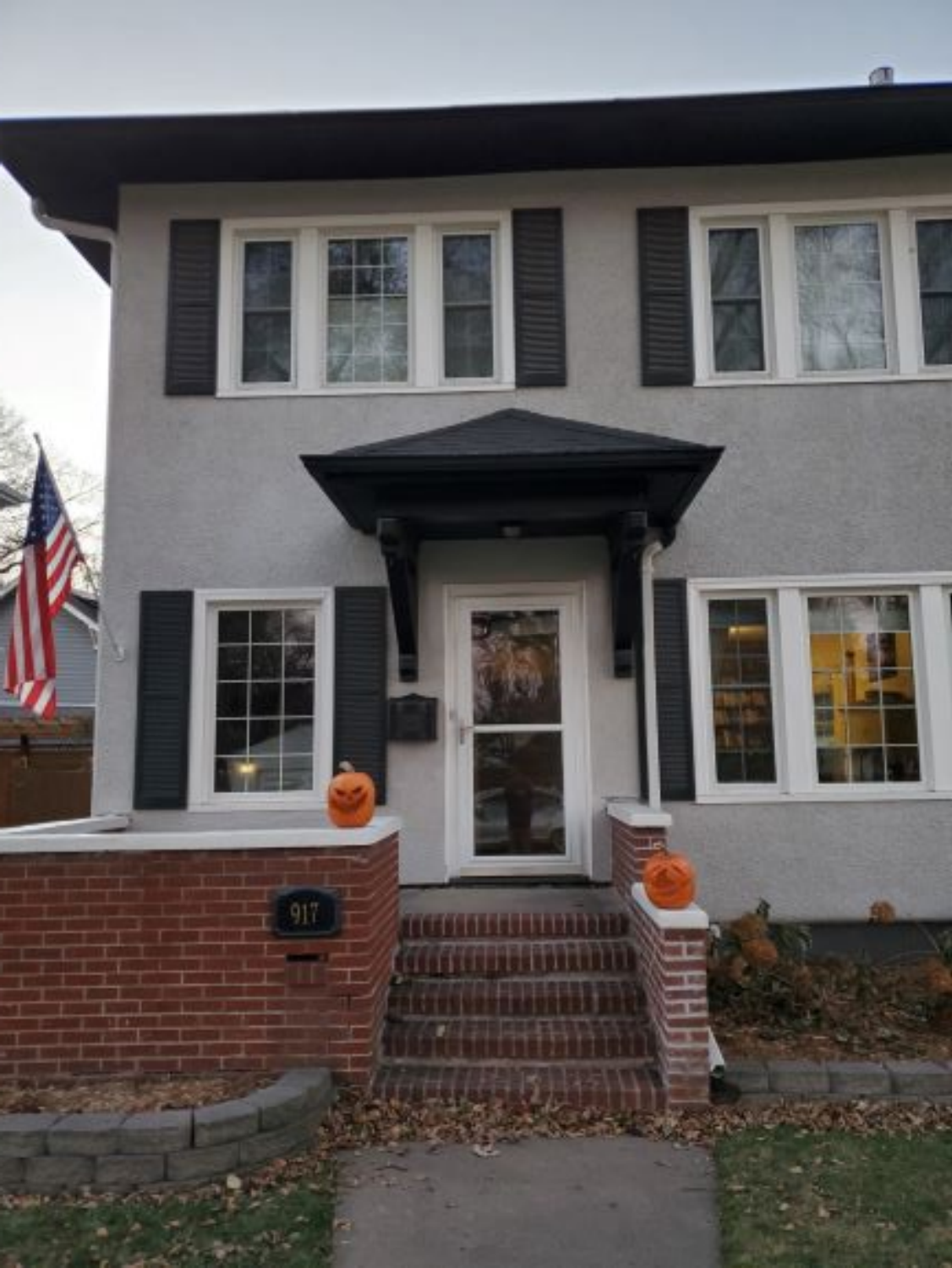